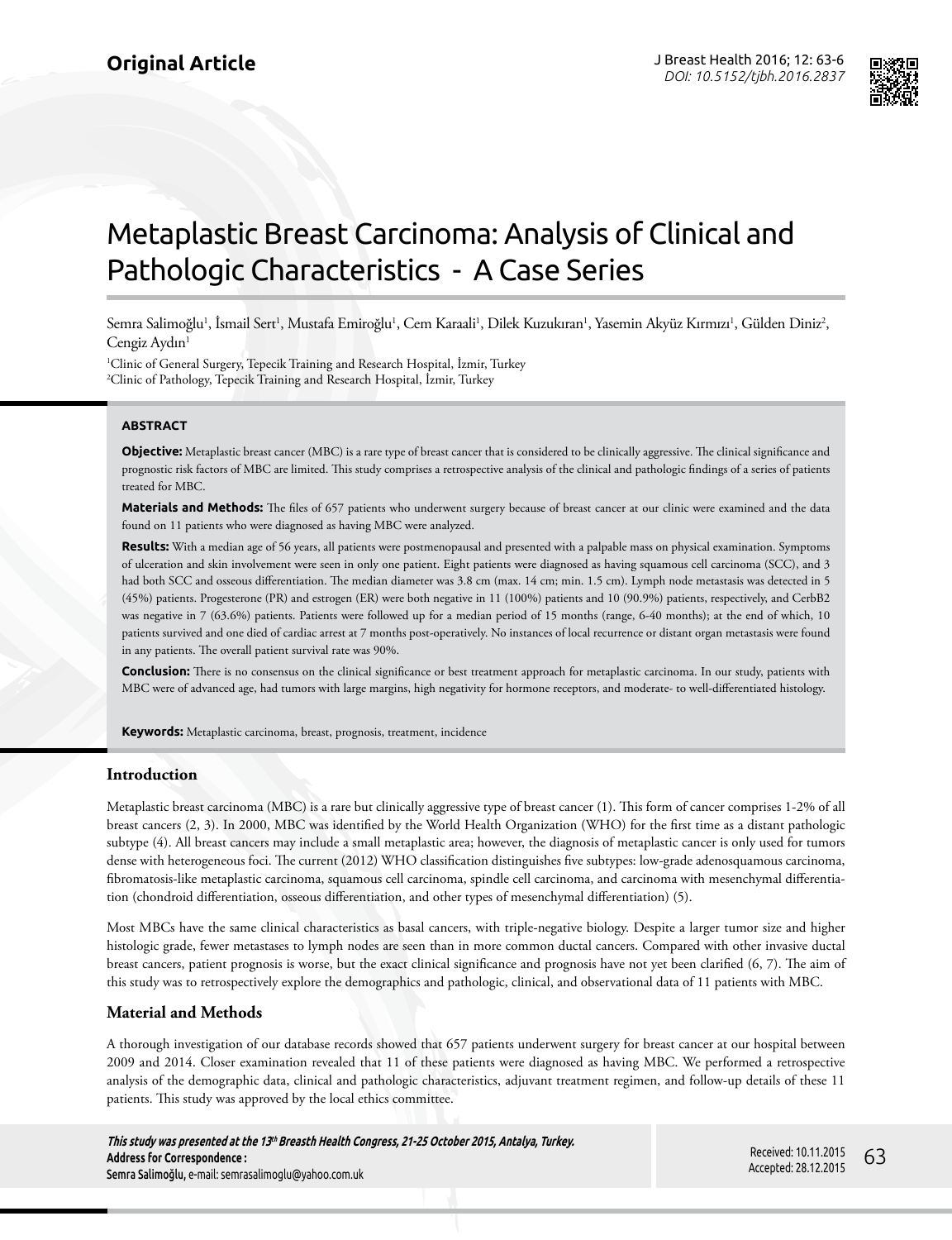#### **Statistical analysis**

SPSS version 21.0 (SPSS Inc.; Chicago, IL, USA) was used for analysis purposes. Results were expressed as percentages or median ± SD. Patient survival rates were determined using the Kaplan-Meier method.

# **Results**

 The patient group comprised post-menopausal women with a median age of 57±8 years (range, 43-73 years). Each presented with a palpable, painless lump in the breast. With one exception, none of the patients had a history of breast cancer or had previously undergone surgery for cancer. The left breast was involved in five patients and the right breast in six. Only one patient exhibited skin involvement and ulceration. With the exception of the patients who had undergone interventions at other hospitals, further to a physical examination, ultrasonography and mammography were performed in all patients.

The diagnosis of malignancy was made through a fine-needle aspiration biopsy (FNAB) in six patients, with Tru-cut biopsy in three patients, and excisional biopsy in the remaining two. Excisional biopsy was performed at different institutions and the pathology blocks were re-evaluated at our institution. Clinical examination revealed involvement of axillary lymph nodes in five (45%) patients. At this stage, four patients were assessed as stage 2B; four patients as 2A; two patients as 3B; and one patient as stage 1. No patients had distant organ metastasis. Six patients underwent breast conserving surgery; one patient had oncoplastic breast reduction mammoplasty, and four patients underwent modified radical mastectomy (MRM). One of the patients who underwent MRM had a huge mass, ulceration, and infection. To detect the sentinel lymph node during the operation, methylene blue staining was used.

One of the patients with locally-advanced breast cancer had received neo-adjuvant chemotherapy before undergoing breast conserving surgery (BCS). Before the BCS, the tumor margin was marked using a polypropylene suture. At the time, the pathology showed stage 2 infiltrative ductal carcinoma with negative lymph node metastasis (0/5)

in the sentinel lymph node biopsy (SLNB) procedure. Five years later, a mass developed in the same location coupled with ulceration of the skin and thus a total mastectomy was performed.

Eight patients were diagnosed as having squamous cell carcinoma (SCC) and three had both SCC and osseous differentiation (Figure 1). The median diameter of the tumor was 3.8 cm (max. 14; min. 1.5). Lymph node metastases were detected in 5 (45%) patients. PR was negative in 11 (100%) patients and ER negative in 10 (90.9%) patients. CerbB2 was negative in 7 (63.6%) patients. P63 status of the patients were positive in 6 patients, focally positive in 2 patients, and negative in 3 patients. The clinical and pathologic findings are reviewed in Table 1.

Two patients (18.2%) received neo-adjuvant chemotherapy (diagnosed through incisional biopsy) and ten patients received adjuvant chemotherapy. One patient received radiotherapy only post-surgery without chemotherapy because of at high risk due to co-morbidities. Five patients were treated with doxorubicin, cyclophosphamide, and paclitaxel (AC+P); two patients with 5-fluorouracil, epirubicin, and cyclophosphamide followed by docetaxel (FEC+D), one patient AC,



**Figure 1**. Squamous cell carcinoma of the breast (HE× 100)

| <b>No</b>      | Age -<br>years | <b>Tumor</b><br>size | <b>TNM</b><br><b>Stage</b> | <b>Pathology</b> | ER        | <b>PR</b> | HER <sub>2</sub> | Pathology<br>N status | <b>Surgery</b> | <b>CT</b>                | <b>Final</b><br>status | Follow-up<br>(months) |
|----------------|----------------|----------------------|----------------------------|------------------|-----------|-----------|------------------|-----------------------|----------------|--------------------------|------------------------|-----------------------|
| $\mathbf{1}$   | 59             | $4.0 \text{ cm}$     | 2A                         | <b>OD</b>        |           |           |                  | $\mathbf{0}$          | <b>BCS</b>     | AC                       | Alive                  | 19                    |
| $\overline{2}$ | 50             | $5.0 \text{ cm}$     | 2B                         | <b>SC</b>        | -         |           | $\ddot{}$        | 1                     | <b>BCS</b>     | $\overline{\phantom{a}}$ | Alive                  | 13                    |
| 3              | 63             | $1.5 \text{ cm}$     | 2B                         | <b>SC</b>        |           |           |                  | $\overline{2}$        | <b>OBS</b>     | $AC+P$                   | Alive                  | 20                    |
| $\overline{4}$ | 56             | $3.8 \text{ cm}$     | 2A                         | <b>SC</b>        |           |           |                  | $\mathbf 0$           | <b>BCS</b>     | $AC+P$                   | Alive                  | 20                    |
| 5              | 75             | $5.0 \text{ cm}$     | 2B                         | <b>SC</b>        |           |           | $\ddot{}$        | $\mathbf 0$           | <b>MRM</b>     | <b>FEC</b>               | <b>Exitus</b>          | $\overline{7}$        |
| $6*$           | 52             | $6.0 \text{ cm}$     | 3B                         | OD               |           |           | $\ddot{}$        | $\mathbf 0$           | <b>MRM</b>     | CAF                      | Alive                  | 12                    |
| $7*$           | 61             | $1.5 \text{ cm}$     | 2B                         | SC               | $\ddot{}$ |           |                  | $\mathbf 0$           | <b>BCS</b>     | $AC+P$                   | Alive                  | 40                    |
| 8              | 49             | 14.0 cm              | 3B                         | <b>SC</b>        |           |           |                  | $\overline{2}$        | <b>MRM</b>     | $AC+P$                   | Alive                  | $\overline{7}$        |
| 9              | 64             | 1.5 <sub>cm</sub>    | $\mathbf{1}$               | SC               |           |           |                  | 1                     | <b>BCS</b>     | $AC+P$                   | Alive                  | 15                    |
| 10             | 55             | $1.5 \text{ cm}$     | 2A                         | <b>SC</b>        |           |           | $\ddot{}$        | 1                     | <b>BCS</b>     | FEC+D                    | Alive                  | 6                     |
| 11             | 43             | 3.5 <sub>cm</sub>    | 2A                         | OD               |           |           |                  | $\mathbf 0$           | <b>MRM</b>     | FEC+D                    | Alive                  | 24                    |

# Table 1. The clinical and pathologic findings

\*Neo-adjuvant chemotherapy

OD: osseous differentiation; SC: squamous cell carcinoma; BCS: breast conserving surgery; OBS: oncoplastic breast surgery; MRM: modified radical mastectomy; CT: chemotherapy; A: doxorubicin; C: cyclophosphamide; P: paclitaxel; F: 5-fluorouracil; E: epirubicin 64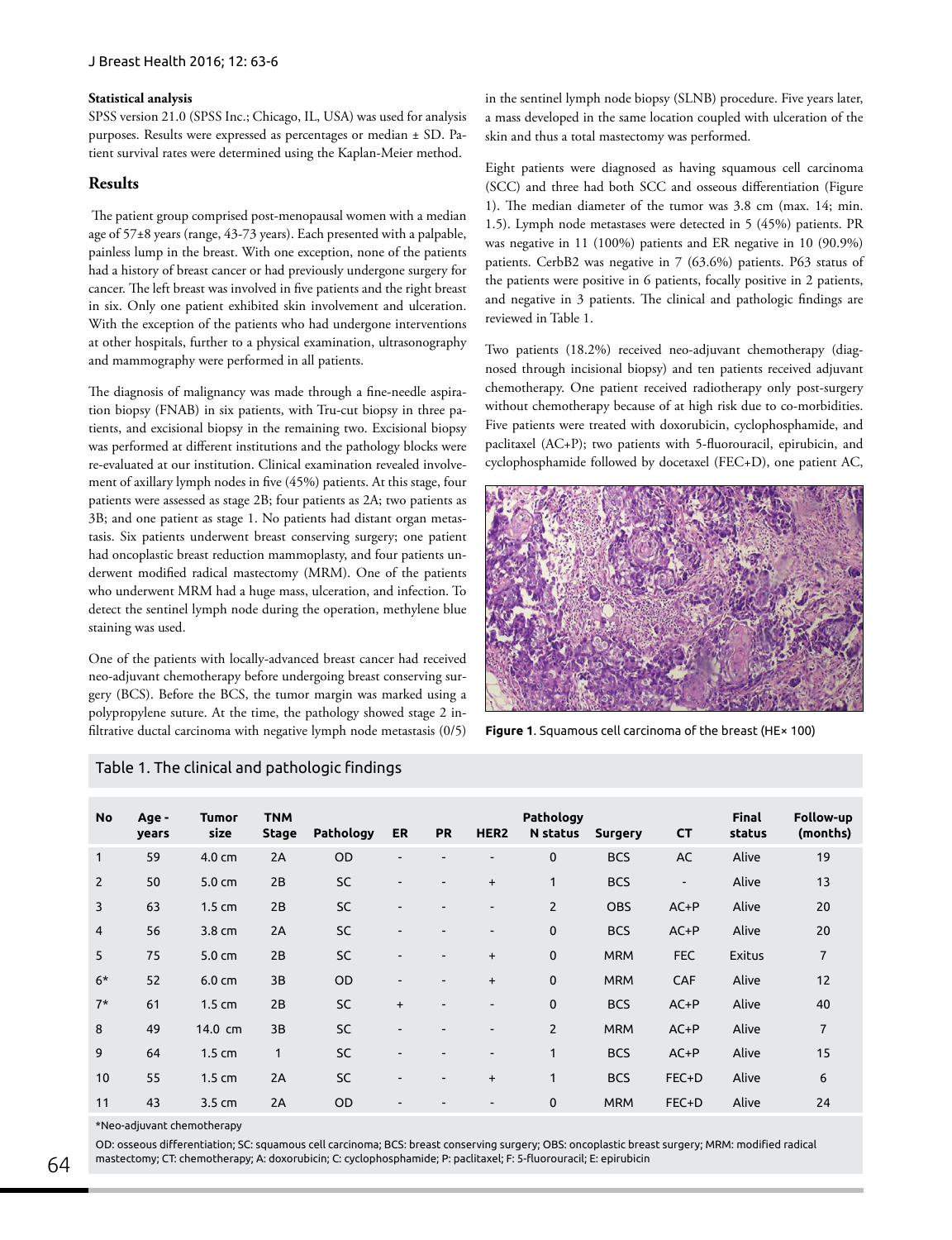Patients were followed up for a median period of 15 months (max. 40; min. 6). At the end of the follow-up period, ten patients survived and one died of cardiac arrest at 5 months post-op. No instances of local recurrence or distant organ metastases developed in any patients during the follow-up period. The overall patient survival rate was 90%.

# **Discussion and Conclusion**

Metaplastic breast carcinomas are a very rare form of breast tumor with a frequency of only 1-2% (2, 3) In our study, the incidence rate was 1.6%, which was compatible with the literature. This form of cancer is usually found in the 49-59 years age group (8-10). In a population-based study by Pezzi et al. (11), data from 892 patients with MBC were compared with those of patients with invasive ductal - carcinoma. Patients with MBC were most commonly found to be older, with tumors of larger size and more advanced stage; they usually tested negative for ER and the tumors were poorly differentiated (11). Clinical examination usually reveals fast-growing palpable tumors (10, 12). Most patients present with a well-defined mass over 2 cm in size, sometimes reaching 4-5 cm (3, 10, 13). A connection between tumor size, recurrence, and survival rates has been suggested (10). However, there are studies that indicated that there was no such relationship (14, 15). In our series, the median age was 56 and 90.9% of patients tested negative for ER. With the exception of four patients, the tumors were all over 3.5 cm, with a 14-cm mass in one patient. There were no malignancy-related deaths in our study, although this may be accounted for by the short follow-up period. Our approach to diagnostic imaging was similar to that of any other breast mass. Mammography, ultrasonography, and MRI were used identically in MBC as in any other invasive ductal cancer or even lesions likely to be benign (16). However, radiologic findings may change according to the makeup of the tumor (17). In mammography, MBCs may be seen as high-density, well-defined or irregular masses, spiculated or partially spiculated (16). Microcalcifications are rarely seen in these lesions (10, 13, 16); if they are present, they are amorphous, coarse, punctate or pleomorphic in pattern (18).

Ultrasonographic examination tends to reveal a solid mass of heterogeneous cystic appearance (16, 18). Masses either appear irregular in shape, microlobular, with defined borders, or with undefined borders. MRI usually reveals an irregular mass with spiculated borders; high or increased activity at T2 signal intensity; and isointense or hypointense in TI-weighted intensity is usually seen (16). In our series, mammography and breast ultrasounds were performed on all patients (except those referred from other hospitals). Additional breast MRI was requested for four patients. All patients were identified as having masses of probable malignancy as a result of testing.

Despite the large tumor size, lymph node involvement is rare in these cases (10, 13). The incidence rate for lymph node metastasis is between 0% and 63% (9, 10, 19, 20). In our series, lymph node involvement was seen in five patients (45%).

Metaplastic carcinomas form a heterogeneous neoplastic group. This group of neoplasia includes low-grade adenosquamous carcinoma, fibromatosis-like metaplastic carcinoma, squamous cell carcinoma, spindle cell carcinoma, and carcinoma with mesenchymal differentiation (chondroid differentiation, osseous differentiation, and other types of mesenchymal differentiation) (5). An important factor in determining the patient prognosis is the type and spread of the metaplastic component (21). Tumors with a sarcomatose component seem to have a worse prognosis (21). In our study, three of our patients had osseous differentiation; the remainder only had squamous differentiation. Sarcomatose differentiation was not seen in our case series.

The optimum treatment regimen in MBC is still undecided. Mastectomy is most commonly performed because patients with MBC present with large size tumors (10). However, research has shown that there was no difference in the overall-survival rate or disease-free survival rate when BCS was chosen as an alternative to mastectomy (15, 22). In our study, six of our patients underwent BCS, four had MRM and one patient was treated with oncoplastic breast surgery (bilateral reduction mammoplasty).

There is very little literature to support the effective use of standard breast cancer chemotherapy regimens in patients with MBC (23). Single center retrospective studies showed that MBC tumors were resistant to chemotherapy (11, 15). In our study, all patients except one received chemotherapy.

Hormone therapy, similar to chemotherapy is also thought to be of little effect in treating MBC. In most cases of MBC, hormone receptors are negative (6). Triple-negative cases MBC usually have a worse prognosis than triple-negative invasive ductal cancers (24). In a retrospective study of 2338 patients with MBC, positive hormone receptors were not shown to lead to a better prognosis (7). In our study, PR was negative in all patients, ER was negative in ten, and CerbB2 hormone receptors were negative in seven.

The use of radiotherapy in adjuvant treatment is also unclear (3). After BCS, radiotherapy is used as standard procedure to reduce local recurrence in invasive ductal carcinomas (22). In a retrospective study that included 1501 patients with MBC, the use of radiotherapy after lumpectomy led to the death rate to be reduced by 49% (22%). In patients undergoing mastectomy, radiotherapy is recommended for those with four or more lymph node metastases, tumor spread outside the capsule, tumors larger than five cm, and those with involvement of the chest wall (25). The same study noted a 33% reduction in the risk of death for patients who received radiotherapy after mastectomy (22). Until now, radiotherapy has not been shown to provide any advantage in patients with MBC who have tumors of less than five cm and fewer than four lymph node metastases (22). However, in cases with tumors of four cm or larger or with four or more lymph node metastases, radiotherapy is considered to be a necessary part of the multimodal treatment (22). Shah et al. (23) reported in their collation that radiotherapy should be used as an adjuvant therapy, regardless of the surgical method used. In our series, all nine patients (two with MRM, six with BCS, and one with oncoplastic breast surgery) were given adjuvant radiotherapy.

In an analysis of survival rates of MBC patients based on a population in the United States of America, 1011 patients with MBC were compared with 253 818 patients with invasive ductal breast carcinoma (2). The authors of the study highlighted a worse survival rate in patients with MBC (2). As the follow up period for our patients was short in our series, no local recurrence or cancer-related deaths were noted.

There is no consensus of opinion on the clinical significance and most suitable treatment methods for patients with MBC. In our study, the  $65$